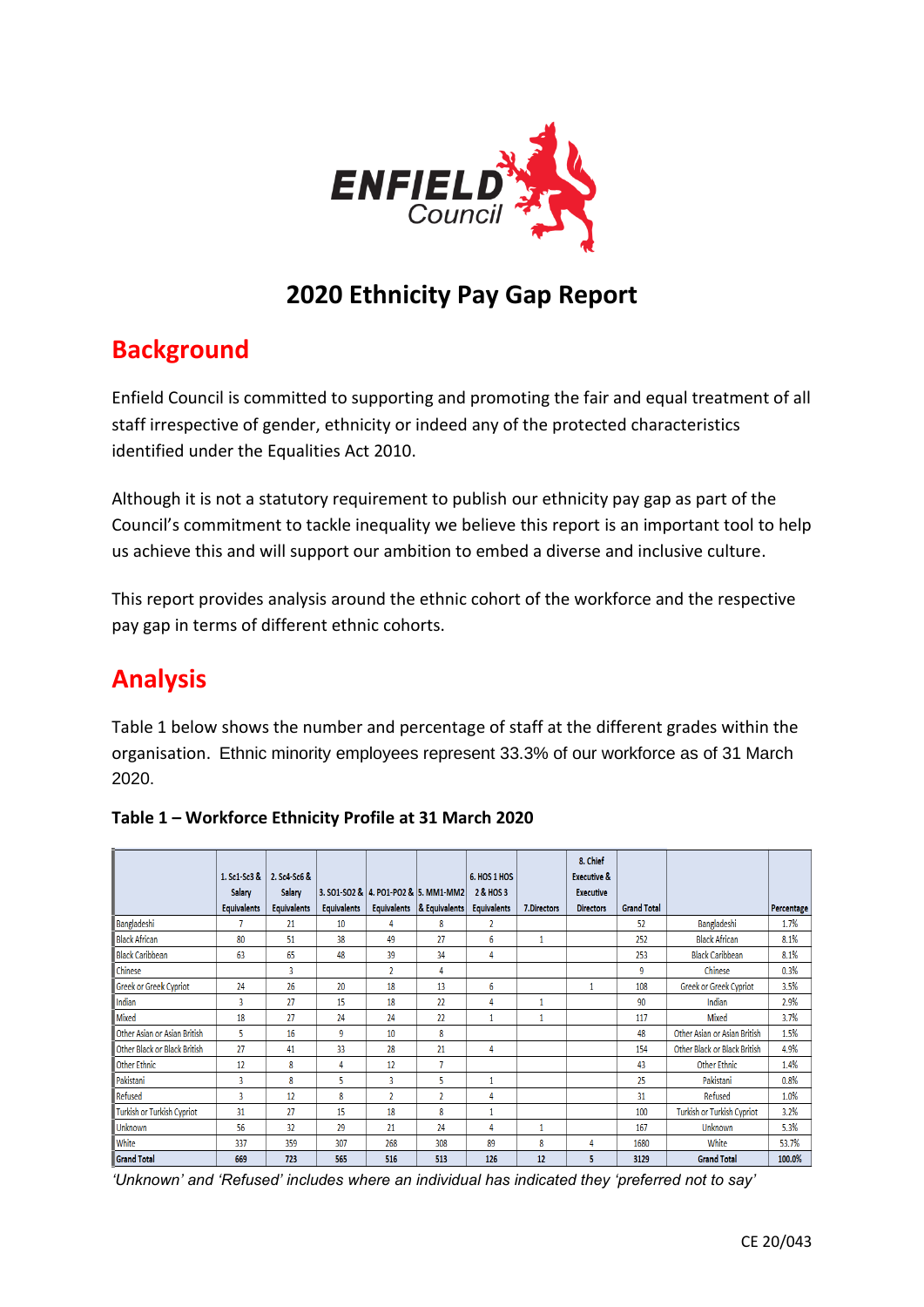Tables 2 & 3 below shows the Ethnicity Pay Gap for Enfield Council (based on hourly rates) as at 31 March 2020.

| 2020 Ethnicity Pay Gap |      |       |                   |      |               |       |                   |                          |
|------------------------|------|-------|-------------------|------|---------------|-------|-------------------|--------------------------|
| <b>Ethnic</b>          | Mean |       | <b>Difference</b> |      | <b>Median</b> |       | <b>Difference</b> |                          |
| White                  | £    | 19.14 |                   |      | £             | 16.40 |                   | $\overline{\phantom{0}}$ |
| Asian                  | £    | 18.74 | £                 | 0.40 | £             | 16.40 | ¢                 | ۰                        |
| <b>Black</b>           | £    | 16.65 | £                 | 2.49 | £             | 15.90 |                   | 0.50                     |
| Mixed                  | £    | 18.14 | £                 | 1.00 | £             | 16.40 | ¢                 | $\overline{\phantom{a}}$ |
| Other                  | £    | 17.41 | £                 | 1.73 | £             | 17.10 | -£                | 0.70                     |
| Unknown                | ¢    | 17.49 | £                 | 1.65 | £             | 15.34 | £                 | 1.06                     |
| All Non white          | ¢    | 17.33 | £                 | 1.81 | £             | 15.90 | £                 | 0.50                     |

### **Table 2 - 2020 Ethnicity Pay Gap**

#### **Table 3 - 2020 Ethnicity Pay Gap shown as percentage difference percentage of pay**

|               | $MEAN$ Ethnic Pay gap<br>(difference between Non<br>White Ethnicity pay and White<br>Ethnicity pay as a percentage<br>of White Ethnicity Pay) (Minus<br>means non White ethnicity<br>have higher pay, positive<br>means White Ethnicity have<br>higher pay) | MEAN - Ethnicity Pay Gap -<br>Non White Ethnicity as a<br>percentage of White<br><b>Ethnicity Pay</b> | MEDIAN _ Ethnic Pay gap<br>(difference between Non<br>White Ethnicity pay and<br>White Ethnicity pay as a<br>percentage of White<br>Ethnicity Pay) (Minus<br>means non White ethnicity<br>have higher pay, positive<br>means White Ethnicity<br>have higher pay) | <b>MEDIAN - Ethnicity Pay</b><br>Gap - Non White<br>Ethnicity as a percentage<br>of White Ethnicity Pay |
|---------------|-------------------------------------------------------------------------------------------------------------------------------------------------------------------------------------------------------------------------------------------------------------|-------------------------------------------------------------------------------------------------------|------------------------------------------------------------------------------------------------------------------------------------------------------------------------------------------------------------------------------------------------------------------|---------------------------------------------------------------------------------------------------------|
| Asian         | 2.1%                                                                                                                                                                                                                                                        | 97.91%                                                                                                | $0.0\%$                                                                                                                                                                                                                                                          | 100.0%                                                                                                  |
| <b>Black</b>  | 13.0%                                                                                                                                                                                                                                                       | 86.99%                                                                                                | 3.0%                                                                                                                                                                                                                                                             | 97.0%                                                                                                   |
| Mixed         | 5.2%                                                                                                                                                                                                                                                        | 94.78%                                                                                                | 0.0%                                                                                                                                                                                                                                                             | 100.0%                                                                                                  |
| Other         | 9.0%                                                                                                                                                                                                                                                        | 90.96%                                                                                                | $-4.3%$                                                                                                                                                                                                                                                          | 104.3%                                                                                                  |
| Unknown       | 8.6%                                                                                                                                                                                                                                                        | 91.38%                                                                                                | 6.5%                                                                                                                                                                                                                                                             | 93.5%                                                                                                   |
| All non White | 9.5%                                                                                                                                                                                                                                                        | 90.54%                                                                                                | 3.0%                                                                                                                                                                                                                                                             | 97.0%                                                                                                   |

# **How do we compare?**

The Office of National Statistics published a report in October 2020, Ethnicity pay gaps: 2019. In 2019, the median hourly pay for those in the White ethnic group was £12.40 per hour compared with those in ethnic minority at £12.11 per hour – a pay gap of 2.3%, its narrowest level since 2012. The ethnicity pay gap differs across regions and is largest in **London (23.8%)** and smallest in Wales (1.4%). Adjusted pay gaps vary subnationally, with London often having wider pay gaps.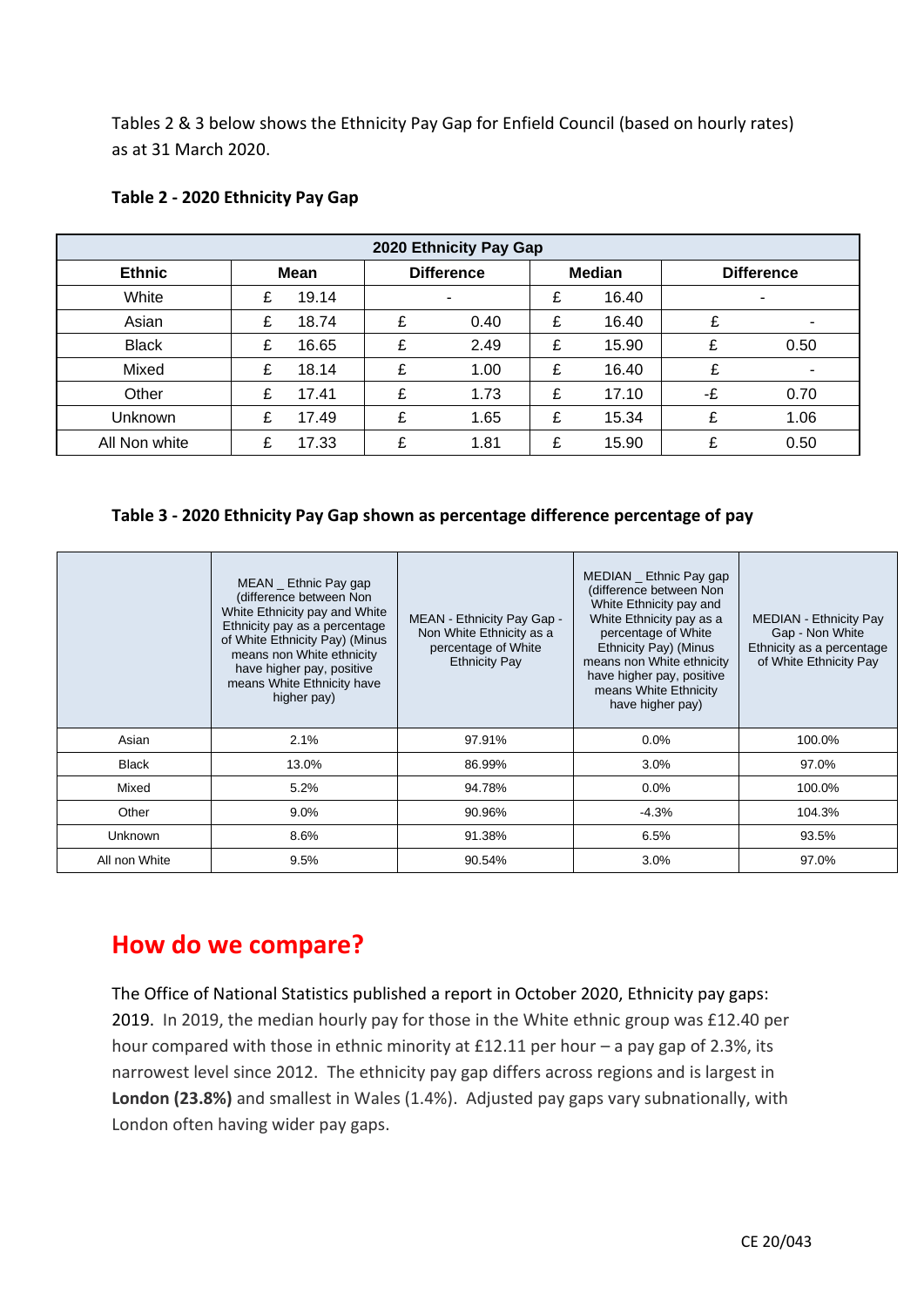The Council's workforce compares favourably with our local population. Enfield is among the most ethnically diverse areas in the country. The table below sets out the different groups in Enfield compared with London and England based on data collected in the 2011 Census. (Note that the census allowed respondents to identify their ethnicity more specifically. This information is not yet available and will be provided in a subsequent Census release.)

|                                                            | Enfield | London | England |
|------------------------------------------------------------|---------|--------|---------|
| White: English/Welsh/Scottish/Northern Irish/British       | 40.5%   | 44.9%  | 80.5%   |
| White: Irish                                               | 2.2%    | 2.2%   | 0.9%    |
| White: Gypsy or Irish Traveller                            | 0.1%    | 0.1%   | 0.1%    |
| <b>White: Other White</b>                                  | 18.2%   | 12.6%  | 4.4%    |
| Mixed/multiple ethnic groups: White and Black<br>Caribbean | 1.6%    | 1.5%   | 0.8%    |
| Mixed/multiple ethnic groups: White and Black<br>African   | 0.8%    | 0.8%   | 0.3%    |
| Mixed/multiple ethnic groups: White and Asian              | 1.3%    | 1.2%   | 0.6%    |
| Mixed/multiple ethnic groups: Other Mixed                  | 1.8%    | 1.5%   | 0.5%    |
| Asian/Asian British: Indian                                | 3.7%    | 6.6%   | 2.5%    |
| Asian/Asian British: Pakistani                             | 0.8%    | 2.7%   | 2.0%    |
| Asian/Asian British: Bangladeshi                           | 1.8%    | 2.7%   | 0.8%    |
| Asian/Asian British: Chinese                               | 0.8%    | 1.5%   | 0.7%    |
| Asian/Asian British: Other Asian                           | 4.0%    | 4.9%   | 1.5%    |
| Black/African/Caribbean/Black British: African             | $9.0\%$ | 7.0%   | 1.8%    |
| Black/African/Caribbean/Black British: Caribbean           | 5.5%    | 4.2%   | 1.1%    |
| Black/African/Caribbean/Black British: Other Black         | 2.6%    | 2.1%   | 0.5%    |
| Other ethnic group: Arab                                   | 0.6%    | 1.3%   | 0.4%    |
| Other ethnic group: Any other ethnic group                 | 4.5%    | 2.1%   | 0.6%    |

# **How we are addressing equality within the workplace**

We aim to recruit from the widest possible talent pool.

*"Enfield has a vibrant and diverse community and here at Enfield Council we want a workforce that reflects the local people we serve. More importantly we want a diverse workforce because we recognise this brings new experiences and fresh ideas that will benefit how we work and how we serve our community"*

# **Ian Davis, Chief Executive**

Enfield has set out the Council's vision, aims and priorities for 2020-2022 with equality at the heart of our guiding principles.

*Looking ahead, we aim to develop an 'empowered, responsive and happy workforce We will:*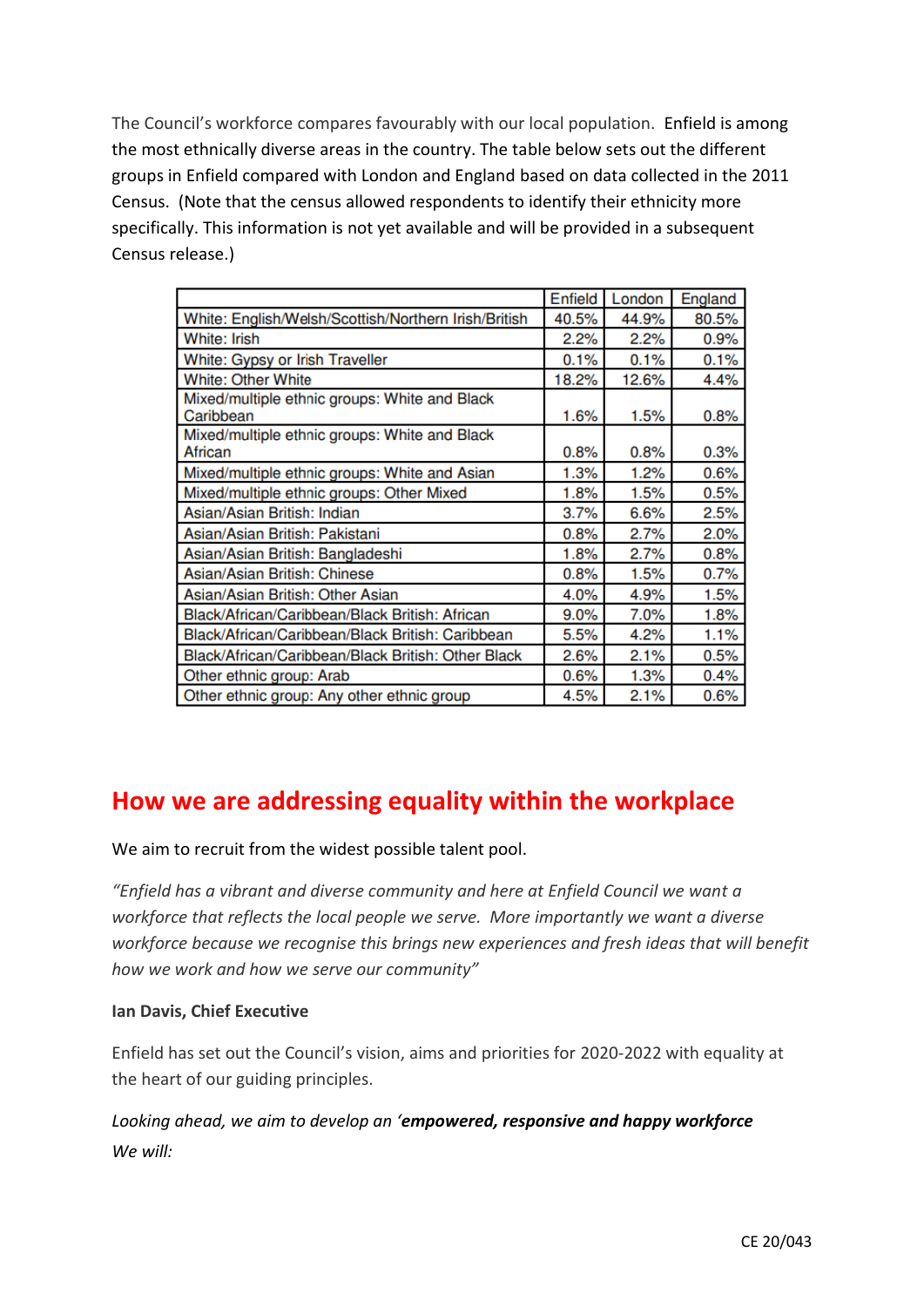- *Enable managers to develop strong leadership skills and create an environment where staff can do their best.*
- *Inspire, protect and promote equality and diversity within our workforce and reduce the ethnicity pay gap.*
- *Tackle low pay and poverty by always paying our staff at least the London Living Wage; offering no zero-hour contracts; and by working with our suppliers and commissioned service providers so that they do the same'.*

#### **Enfield Council Plan 2020-2022**

### **Senior Level Recruitment**

Over the past three years the Council has increased the number of staff from an ethnic minority background in the top 3 tiers of leadership posts (HOS3 and above) from 11.4% to 22.38%. This has enabled us to increase ethnic minority representation in our senior management structure and narrow the overall ethnicity pay gap.

The overall impact on the Council's ethnicity pay gap has seen a gradual decrease in the mean pay gap and a median pay gap. This is summarised in Table 2 below:

| Pay rates          | <b>Ethnic Minority</b><br>pay gap<br>2019/20 | <b>Ethnic Minority</b><br>pay gap<br>2018/19 | <b>Ethnic Minority</b><br>pay gap<br>2017/18 |  |
|--------------------|----------------------------------------------|----------------------------------------------|----------------------------------------------|--|
| Mean hourly rate   | 9.5%                                         | 10.5%                                        | 9.7%                                         |  |
| Median hourly rate | 3%                                           | 5.8%                                         | 9.2%                                         |  |

# **Table 4 – Ethnicity Pay Gap Summary**

*'White' includes British, English, Any other white background, Greek or Greek Cypriot, Irish, Any white, Scottish, Turkish or Turkish Cypriot and Welsh*

*'Ethnic Minority' includes all other categories shown in Table 1 above.*

#### **Fairer Enfield – Equality, Diversity and Inclusion Policy**

This policy sets out Enfield Council's approach to equality, diversity and inclusion. It outlines our vision for an equal and socially inclusive borough and describes how implementing good practice on equality, diversity and inclusion helps the Council deliver its wider health, social and economic aims.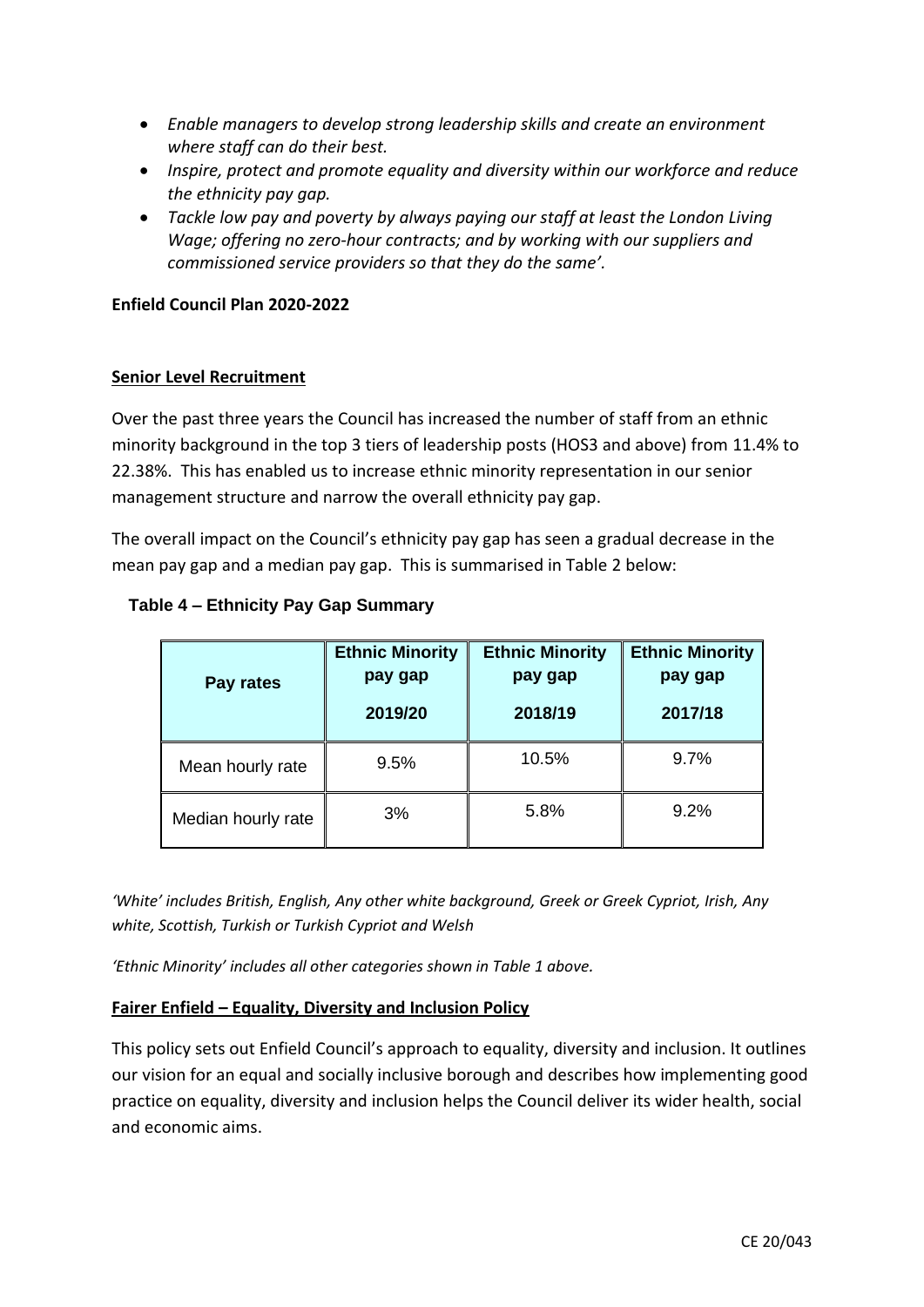This policy sets out how we are meeting our Public Sector Equality Duty under the Equality Act 2010, which requires us to demonstrate due regard to the need to:

- advance equal opportunities
- eliminate unlawful discrimination
- foster good relations

It also includes our equality objectives, required as part of the Public Sector Equality Duty. In relation to reducing the ethnicity pay gap and increasing representation in our workforce we have committed to:

- Increase the representation of Black and ethnic minorities in leadership positions across the Council's workforce, so that it is proportionately representative of Enfield's ethnic minority population by 2030.
- Provide training on unconscious bias which includes language and structural racism, as part of our equalities training programme.

The policy sets out the principles everyone who works for Enfield must follow in order to uphold our duties under the Act as a service provider, commissioner, employer and community leader.

The policy should be considered alongside other key documents which set out the expectations and requirements on everyone who works for the Council. The diagram below shows how this policy relates to other key policies and strategies.



**Levelling the 'playing field' for all Recruitment**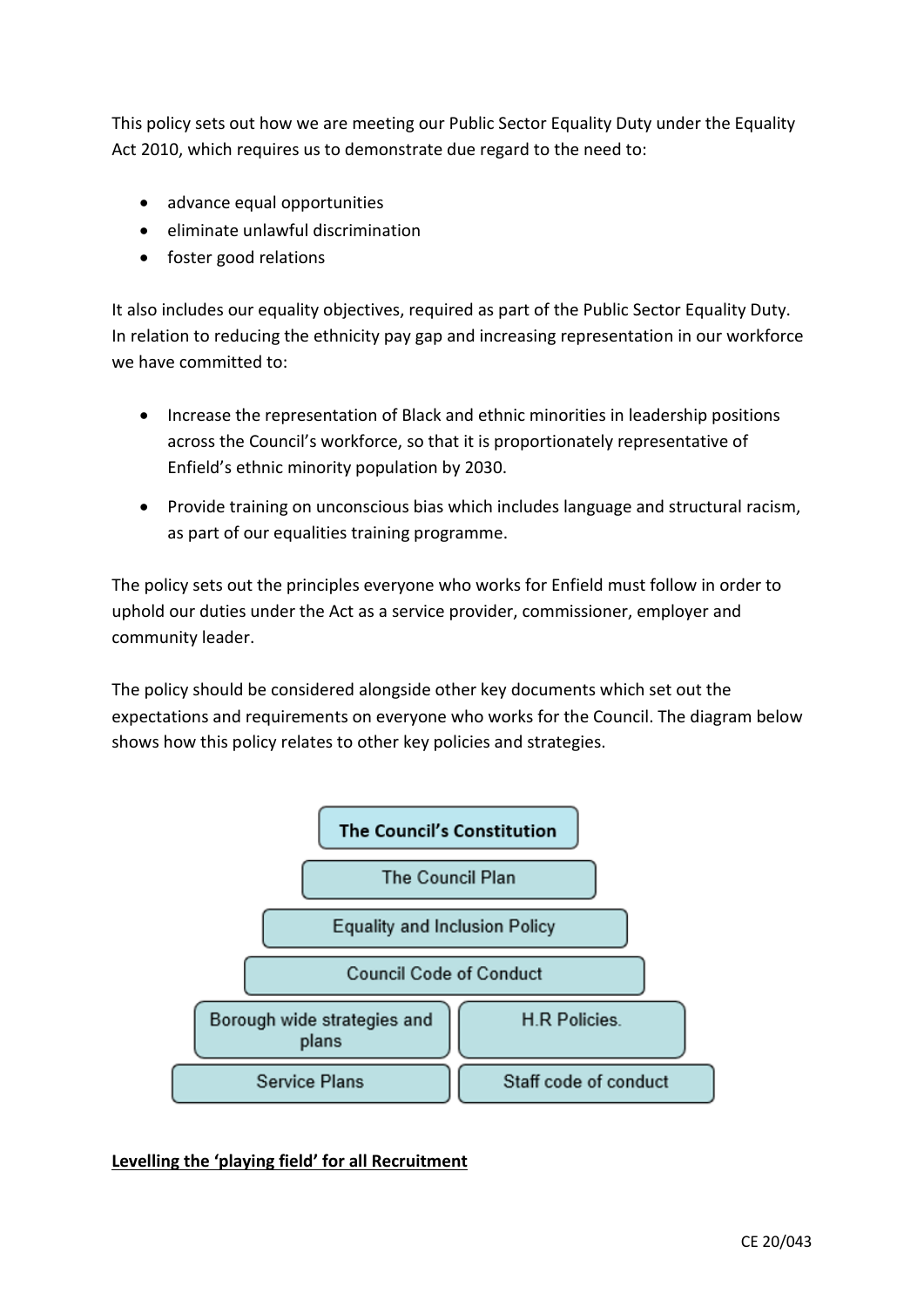The Council is keen to remove all bias and ensure all applicants are considered equally. We require all hiring managers and interview panel members to complete our internal Recruitment and Selection training to ensure they are competent interviewers and understand the risk of unconscious bias. All interview panels are required to be representative of both gender and ethnicity. In 2018 the Council introduced 'name blind' recruitment at the short-listing stage.

To ensure we reach a wide pool of candidates we advertise our vacancies on a range of job boards including Diversity Jobs specifically designed to attract diverse candidate.

# **Enfield Council's Ethnic Minority Network**

The Council's Ethnic Minority Network (EMN) staff group is committed to addressing the low representation of staff from Black and Ethnic Minority backgrounds in Leadership roles within the organisation. The Ethnic Minority Network has been established to drive the agenda and deliver initiatives that will bring lasting change.

- The Network aims to remove the barriers to career progression, both structural and personal, that prevent staff developing and working to their full potential
- Promote the inclusion of staff from ethnic minority backgrounds in all aspects of the council's activity and welcome the diversity of staff and embrace their rich cultural heritage in the workforce

The EMN has delivered a number of events including regular network events throughout the year and an annual celebration of Black History Month. The main focus of the group over the past year has included mentoring, evaluation and benchmarking, learning & development, Covid-19 and Black History Month. The group have also worked tirelessly since last summer in response to Black Lives Matters (BLM) and has run staff focus groups and a series of raising awareness sessions.

EMN has also developed a 'BLM Kickstart Discussions' workshop for senior and middle managers, which began life by EMN working with Children's Services, who wanted to be pro-active in starting discussions among their team. The workshop aims to give managers the tools to have those difficult conversations with their staff and teams, and plans to make real changes that will keep those conversations going and make equality and inclusion a conscious part of the working day. The workshop is being rolled out across the Council.

# **Enfield Council Career Returner Programme**

The Council's award-winning Career Returner @ Enfield programme continues to support local talented professionals who have taken a prolonged career break, to return to their chosen profession. Recognising that there is a local 'untapped' pool of talented professionals waiting to return to work we developed Career Returners @ Enfield Programme, a six month 'returnship' (higher-level internship). Although this programme is open to both men and women, the majority of 'sandwich' carers within our society are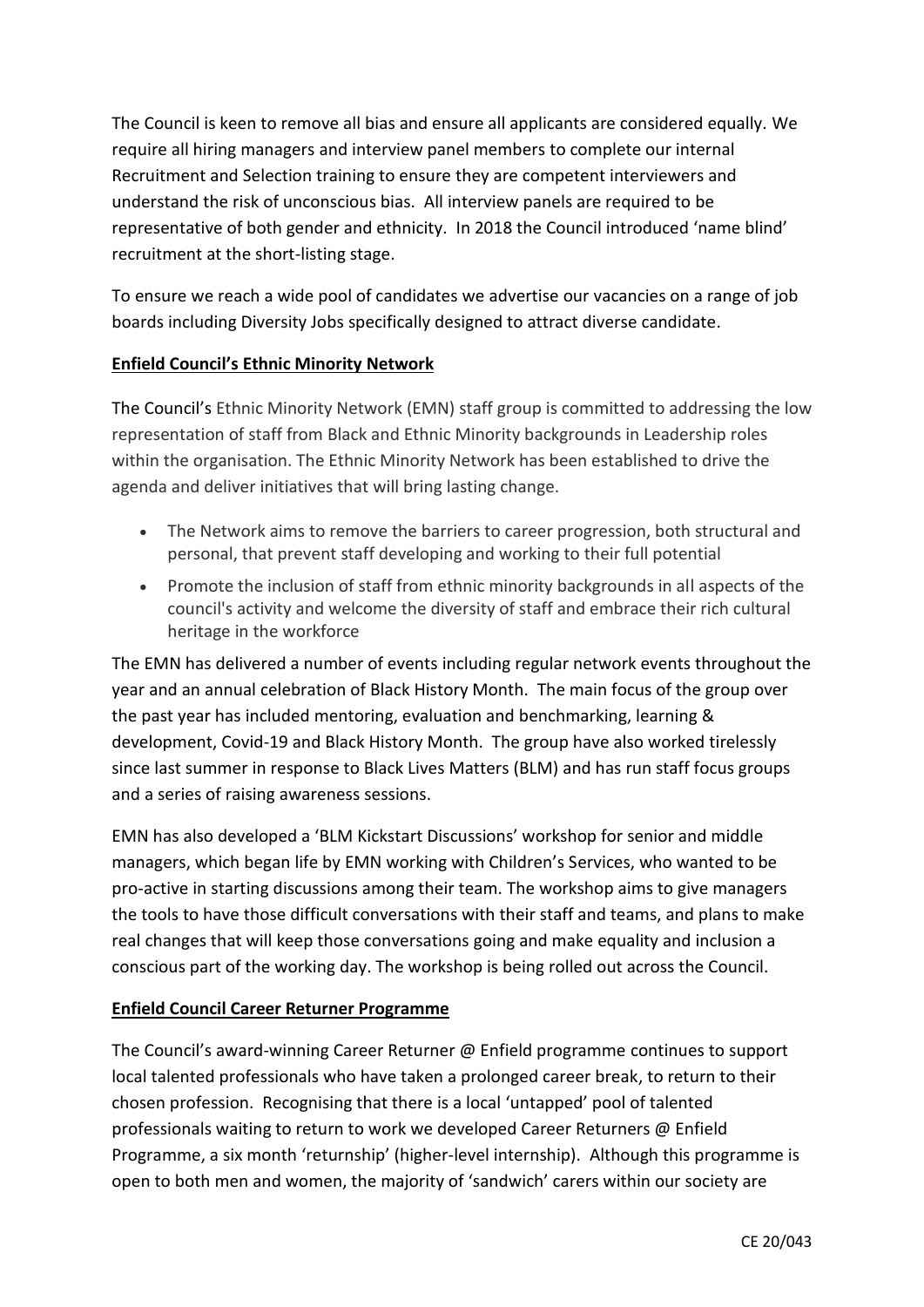women and a high proportion are from an ethnic minority background. The majority of applicants to this programme were women who had taken a career break to look after young children or elderly relatives. The Council has now successfully recruited three cohorts over the past three years and is now planning it's fourth cohort.

Six career returners were recruited to the first programme in 2017, all successful applicants were women and 50% were ethnic minority. Following the success of the first programme the Council recruited fifteen returners to the 2018 cohort, again all successful applicants were women and 60% were ethnic minority. Five career returners joined the third cohort in September 2019, four were women and 75% ethnic minority.

Overall, the retention rate of staff who joined via a career returner programme has been very good. Across the three cohorts twenty-two returners who accepted on-going employment, seventeen remain in our employment. 71% of those remaining in our employment are from an ethnic minority background.

# **Learning & Organisational Development Activity**

As part of Enfield's commitment as an employer, we believe raising awareness and training is an integral part of ensuring our staff understand their responsibilities and the Council's expectations. We want to be an organisation where local people choose to work and develop good careers, where staff from different backgrounds work together harmoniously and productively and everyone feels valued**.** We provide a range of training and support to enable staff to manage and/or work within a diverse workforce, including:

#### • **Equality and Diversity in the Workplace**

This is mandatory for all new joiners and **i**ncreases awareness of equality and diversity in the workplace; the expectations on employees in terms of their behaviour; practical help in challenging unlawful discrimination or inappropriate behaviour.

#### • **Recruitment & Selection**

This is mandatory for all recruiting managers and provides practical exercises and opportunities for deeper discussion, including improved section on obligations and responsibilities with regards equality, diversity and inclusion as well as unconscious bias.

#### • **Unconscious Bias**

Where 'unconscious biases' play out in the workplace, this e-learning short course helps officers get to grips with unconscious bias, in order to identify, acknowledge and challenge it in the workplace.

#### • **BLM Kickstart conversations**

Workshop and toolkit for managers to encourage and support them to have difficult conversations, give voice to their teams, and develop an action plan to help create respectful, diverse and inclusive workplaces.